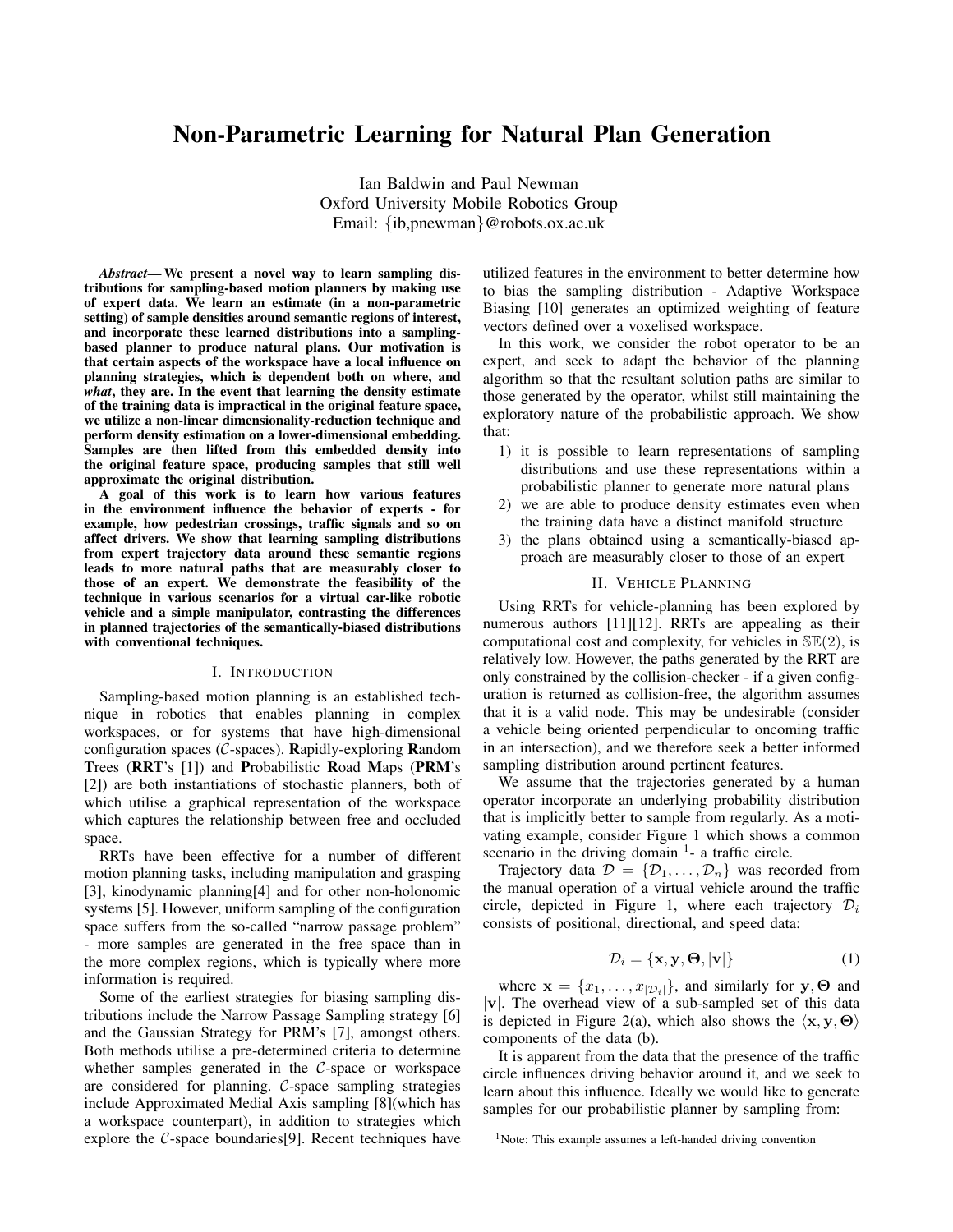

Fig. 1: A typically encountered scenario in the driving domain a traffic-circle (a). Also depicted is a set of trajectories around the circle obtained from recording data of a virtual vehicle under expert control (b).



Fig. 2: The overhead view of a sample dataset, (a) drawn from the set of training data, D, around the traffic-circle shown in Figure 1.  $[0, 0]$  represents the traffic circle centre. (b) represents a 3D view of the same data

$$
p(\mathbf{x}, \mathbf{y}, \boldsymbol{\Theta}, |\mathbf{v}| \mid \mathcal{D}) \tag{2}
$$

However, as can be seen from Figure 2, the distribution we seek to learn is complex. Estimating the density with a conventional technique such as the Gaussian Mixture Model (GMM) requires estimating the number of mixtures,  $k$ , and performing model-averaging to compare the fits for different values of k. Using a non-parametric density estimation technique, the Infinite Gaussian Mixture Model (IGMM) allows us to learn the value for  $k$  in a Bayesian setting.

By learning this Mixture Model, we can generate samples during planning that are more representative of what we have seen during training, leading to solutions more like those of the "expert". The advantage of employing this method is that learning is done off-line - once we have a set of *n* Gaussians  $\mathcal{G} \sim \{\mathcal{G}_1, \ldots, \mathcal{G}_n\}$  with appropriate weights  $\pi = {\pi_1, \ldots, \pi_n}; \sum_{i=1}^{n} \pi_i = 1$  which approximate our distribution, generating  $N$  representative samples is a simple procedure described in Algorithm 1.

We now turn to the inference of the weightings and parameters of the Gaussians in the mixing model.

## III. LEARNING THE SAMPLING DISTRIBUTION

There are numerous approaches to non-parametric density estimation, including Parzen windows, Dirichlet Diffusion Trees[13] and the Gaussian Process Density Sampler (GPDS)[14]. More conventional methods such as Parzen windows require estimation of a fundamental parameter of the distribution known as the *bandwidth*, whilst other

Algorithm 1 Sampling from a mixture model

|                  | 1: procedure $SAMPLE$ FROM $MM(N)$                                                     |  |
|------------------|----------------------------------------------------------------------------------------|--|
| 2:               | $\pi_s = buildCumulative Density(\pi)$                                                 |  |
| 3:               | for $i=1:N$ do                                                                         |  |
| 4:               | $r \leftarrow Random(0,1)$                                                             |  |
| 5:               | $i \leftarrow \arg \min_{j=1}^{ \pi } \left( \sum_{i=1}^{j} \pi_{s(i)} \geq r \right)$ |  |
| 6:               | $s_i \leftarrow sampleGaussian(\mathcal{G}_i)$                                         |  |
| 7:               | end for                                                                                |  |
| 8: end procedure |                                                                                        |  |

estimation methods (such as the GPDS) are intended for estimation of very high-dimensional data. Non-parametric density estimation methods based on the Dirichlet Process allow for models of infinite complexity, whilst still being Bayesian and avoiding over-fitting - one example of which is the IGMM. We use the IGMM as implemented by Rasmussen [15] in order to learn the joint density. The IGMM allows for modeling highly-complex distributions, whilst still offering certain analytical advantages by utilising Gaussian distributions. A conventional Gaussian mixture model is defined as:

$$
p(\mathcal{D} \mid \mu_1, \dots, \mu_k, s_1, \dots, s_k, \pi_1, \dots, \pi_k) = \sum_{i=1}^k \pi_i \mathcal{N}(\mu_i, s_i^{-1})
$$
\n(3)

where  $k$  is the number of mixture components in the model,  $\mu_1, \ldots, \mu_k$  represent the means of the Gaussian distributions used in the mixture,  $s_1, \ldots, s_k$  represent the precisions, and  $\pi_1, \ldots, \pi_k$  are the mixing coefficients. This model requires k to be known *a-priori* (or estimated from the data via Maximum Likelihood or Expectation Maximization), and this can limit the flexibility of the approach. The goal of the infinite mixture model is to place a prior allowing infinitely many mixtures over the classes, and then infer the correct number from the observed data. The assumption under the IGMM is that the observed data  $D$  (the trajectory data in Figure 2) are generated by the following process:

$$
D_{i,j} \mid c_j \sim \mathcal{N}(\mu_{c_j}, s_{c_j}^{-1})
$$
 (4)

where  $\mathcal{D}_{i,j}$  indexes into the training data to give  $\langle x, y, \theta, |v| \rangle$  data at position j in trajectory i.  $c_j$  is an indicator variable denoting membership of tuple  $\mathcal{D}_{i,j}$  to mixing component  $j$ . Taking a Bayesian approach to the problem, the IMM places priors over the various elements of the Mixture Model and infers the number of mixture components (along with their associated means and precisions). The joint conditional distribution we seek to learn is:

$$
p(\mu, \mathbf{s}, \pi \mid \mathcal{D}) \propto p(\mathcal{D} \mid \mu, \mathbf{s}, \pi) p(\mu, \mathbf{s}, \pi) \tag{5}
$$

where  $\mu$  are the component means, s are the precisions and  $\pi$  are the mixing components. The means are given a multivariate Gaussian prior:

$$
\mu_i \sim \mathcal{N}(\lambda, r^{-1}) \tag{6}
$$

The hyperparameters  $\lambda$  and  $r^{-1}$  are common to all components, and are initialised with vague Normal and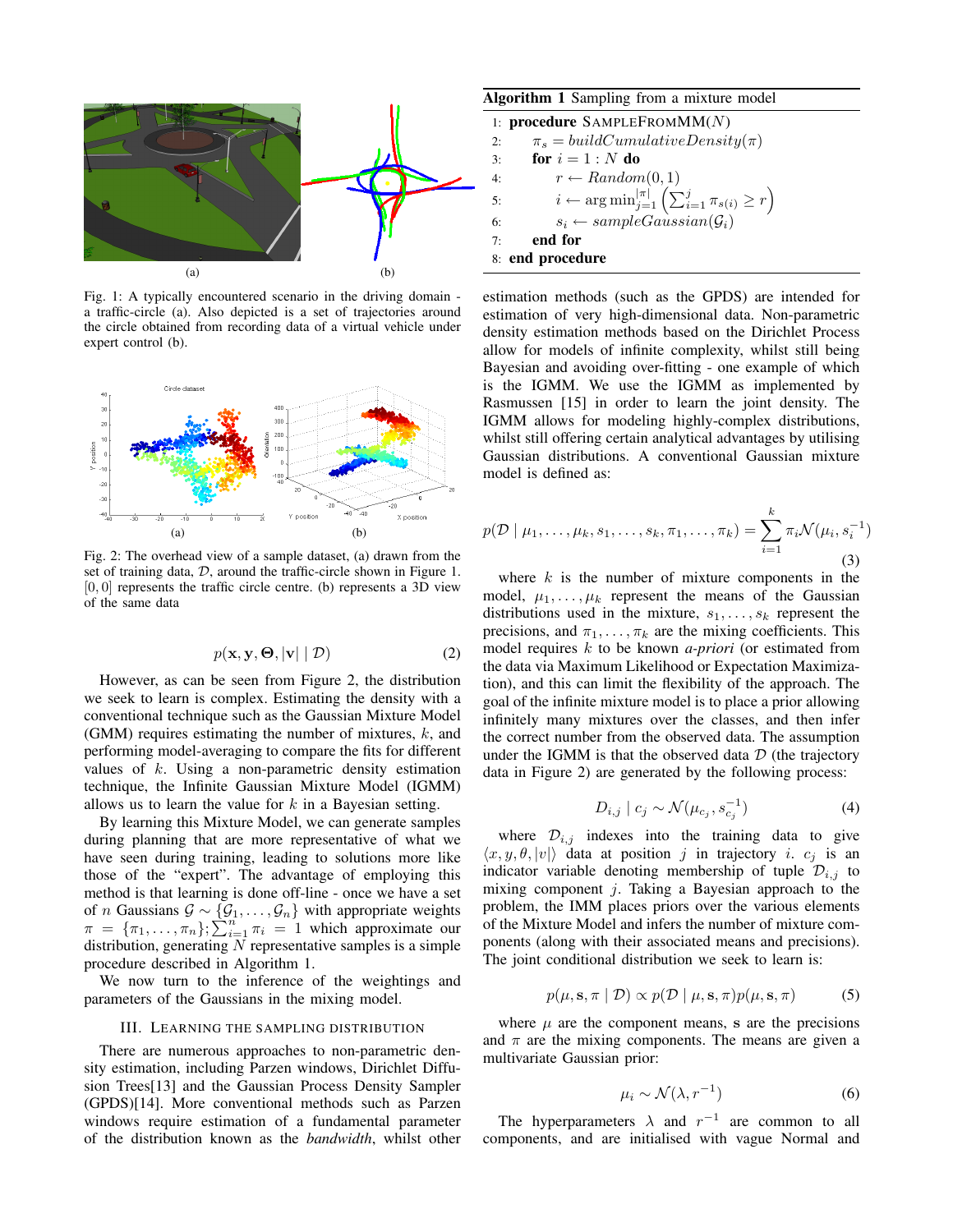Gamma priors:

$$
p(\lambda) \sim \mathcal{N}(\mu_y, \sigma_{\mathcal{D}}^2)
$$
 (7)

$$
p(r) \sim \mathcal{G}(1, \sigma_{\mathcal{D}}^{-2}) \tag{8}
$$

where  $\mu_{\mathcal{D}}$  and  $\sigma_{\mathcal{D}}^2$  are the mean and variance of the trajectory data we have observed. The conditional distribution of the hyperparameters (taking Equation 3 as the likelihood term) can be shown to be:

$$
p(\lambda \mid \mu, r) \sim \mathcal{N}\left(\frac{\mu_{\mathcal{D}}\sigma_{\mathcal{D}}^{-2} + r\sum_{i=1}^{k}\mu_{i}}{\sigma_{\mathcal{D}}^{-2} + kr}, \frac{1}{\sigma_{\mathcal{D}}^{-2} + kr}\right)
$$
\n
$$
p(r \mid \mu, \lambda) \sim Wishart\left(b, \left[b^{-1}(\sigma_{\mathcal{D}}^{2} + \sum_{i=1}^{k}(\mu_{i} - \lambda)^{2}\right]^{-1}\right)
$$
\n(10)

The precisions are given Wishart priors:

$$
p(s_i \mid \beta, w) \sim Wishart(\beta, w^{-1})\tag{11}
$$

where again  $\beta$  and w are common hyperparameters, described by the following Gamma and Wishart distributions:

$$
p((\beta - \mathbf{d} + 1)^{-1}) \sim \mathcal{G}\left(\frac{1}{d}, 1\right) \tag{12}
$$

$$
p(w) \sim Wishart(1, \sigma_{\mathcal{D}}^2)
$$
 (13)

Where d is the dimensionality of the data, which in the case of the training data in Figure 2 is 4. Using Equation 11 as the likelihood term, the posterior conditional distribution for  $w$ , using the conjugate properties of the Wishart, are again distributed Wishart. Unfortunately, the posterior conditional for  $\beta$  is not a standard distribution, however Rasmussen shows that as the distribution  $p(log(\beta))$  $s_1, \ldots, s_k, w$  is log-concave, samples can be generated for  $p(log(\beta))$  using Adaptive Rejective Sampling and then inverted to obtain samples for  $\beta$ . The conditional posterior precisions are given by:

$$
p(s_i \mid \mathbf{c}, \mathcal{D}, \mu_i, \beta, w) \sim Wishart(\phi, \psi) \text{ where } (14)
$$
  
\n
$$
\phi = \beta + n_j
$$
  
\n
$$
\psi = \frac{1}{\phi} (w\beta + \sum_i (\mathcal{D}_i - \mu_j)^2)^{-1}
$$

For a conventional mixture model, the mixing coefficients are assigned a Dirichlet prior:

$$
p(\pi_1, \ldots, \pi_k \mid \alpha) \sim Dirichlet\left(\frac{\alpha}{k}, \ldots, \frac{\alpha}{k}\right) \tag{15}
$$

with a "concentration" parameter  $\frac{\alpha}{k}$ . In the infinite case, only a certain proportion of components will have training data associated with them, and these are termed the "represented" components. In order to avoid working with an infinite number of mixing weights, the joint conditional over the latent indicator variable  $c$  is introduced, defined by:

$$
p(c_1, ..., c_N | \pi_1, ..., \pi_k) = \prod_{i=1}^k \pi_i^{n_i}
$$
 (16)

where  $n_i$  is the number of tuples associated with component  $i$ . It is then possible to integrate out the mixing weights, so that the indicators are only dependent on  $\alpha$ :

$$
p(c_1, \ldots, c_n \mid \alpha) = \frac{\Gamma(\alpha)}{\Gamma(N + \alpha)} \prod_{i=1}^k \frac{\Gamma(n_i + \frac{\alpha}{k})}{\Gamma(\frac{\alpha}{k})}
$$
(17)

where  $N = |\mathcal{D}_{i=1:|\mathcal{D}|}$  is the total number of training tuples. This allows for the inference of finitely many indicator variables as opposed to an infinite number of mixing weights. Because exact inference of the posterior distributions is infeasible, Gibbs sampling will be used to generate samples. We have already generated the conditional distributions for  $\lambda, r, s, w, \beta$ , and therefore it only remains to obtain the conditional posterior of each indicator in turn, keeping all other indicators fixed:

$$
p(c_i = j \mid \mathbf{c}_{-i}, \alpha) = \frac{n_{-i,j} + \frac{\alpha}{k}}{n - 1 + \alpha} \tag{18}
$$

where  $c_{-i}$  indicates all indicator variables except i, and  $n_{-i,j}$  is the number of tuples that are associated with component j apart from tuple i. As  $k \to \infty$ , the conditional prior over  $c_n$  will produce:

$$
p(c_n = j \mid \mathbf{c}_{-n}, \alpha) = \frac{\alpha}{n - 1 + \alpha} \tag{19}
$$

for the *represented* components (those components with data associated) and:

$$
p(c_n = j \mid \mathbf{c}_{-n}, \alpha) = \frac{n_{-n,j}}{n - 1 + \alpha} \tag{20}
$$

for the unrepresented components where  $c_n$  is the indicator for mixture  $n$ . The entire Gibbs sampling strategy for the IMM can be summarized by Algorithm 2[16].

We would like our samples from our Gibbs sampler to be distributed *i.i.d* given the distribution, however because of the Markovian property of the sampling chain, we have to ensure that the chain has "mixed" well. A common measure of estimating the mixing state of the chain is to plot the autocovariance of various parameters of the model. For the semantic distributions learned, mixing seemed to occur within the first 1000 samples (spaced equally 10 samples apart) from the chain. We then use 100 samples equally spaced throughout the posterior to approximate the distribution - see Rasmussen for the full implementation and [16] for an extended discussion on the IGMM.

Once we have obtained our 100 independent samples from the posterior, we can form the probability distribution from which we can generate samples for a probabilistic planner. Running the IGMM on the circle dataset and extracting one sample corresponding to a maximal modal estimate of  $k_{rev}$ , we can render the  $1-\sigma$  bounds of the mixture model and compare it to the data. Figure 3 shows the mixture model with  $k_{rep} = 23$  components.

The IGMM is a robust way of estimating densities from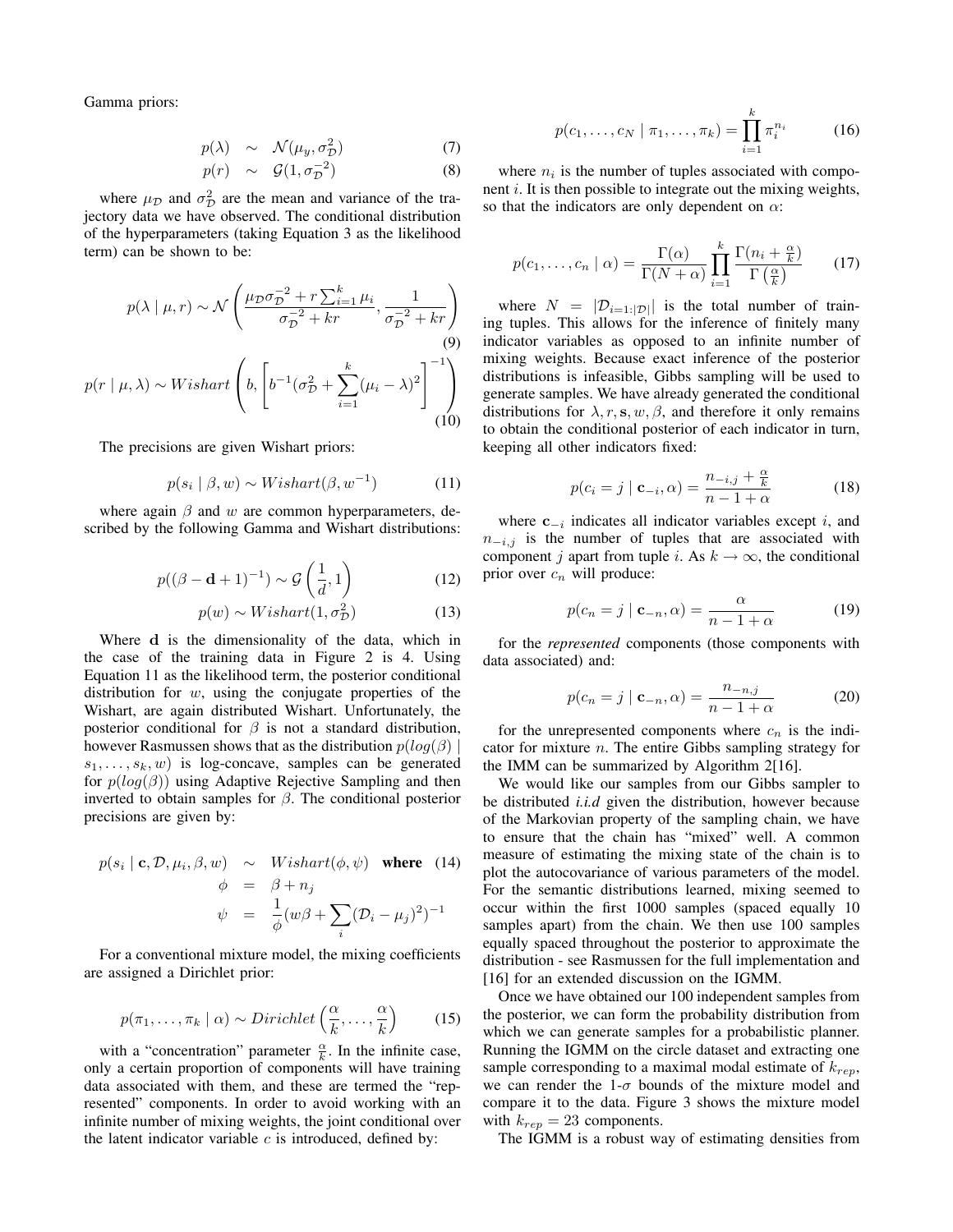Algorithm 2 Gibbs sampling for the IMM

|     | 1: <b>procedure</b> $GIBBS(numSamples)$                                    |
|-----|----------------------------------------------------------------------------|
| 2:  | <b>for</b> sample in <i>numSamples</i> <b>do</b>                           |
| 3:  | for $n \in N$ do                                                           |
| 4:  | Sample indicators $c_n$ according to 19 and 20.                            |
| 5:  | end for                                                                    |
| 6:  | Update $k_{rep}$ (# represented mixtures)                                  |
| 7:  | for $k \in k_{rep}$ do                                                     |
| 8:  | Update $n_j$ , the indicator count of mixture j                            |
| 9:  | Update weights $\pi_j = \frac{n_j}{n+\alpha}$                              |
| 10: | Update unrepresented weights $\pi = \frac{\alpha}{n+\alpha}$               |
| 11: | end for                                                                    |
| 12: | for $k \in k_{rep}$ do                                                     |
| 13: | Sample $\mu_i \sim p(\mu_i \mid \mathbf{c}, \mathcal{D}, s_i, \lambda, r)$ |
| 14: | Sample $s_i \sim p(s_i   \mathbf{c}, \mathcal{D}, \mu_i, \beta, w)$        |
| 15: | end for                                                                    |
| 16: | Update hyper-parameters:                                                   |
| 17: | Sample $\lambda \sim p(\lambda \mid \mu, \gamma)$                          |
| 18: | Sample $\gamma \sim p(\gamma \mid \mu, \lambda)$                           |
| 19: | Sample $w \sim p(w   \mathbf{s}, \beta)$                                   |
| 20: | Sample $\beta \sim p(\beta   \mathbf{s}, w)$                               |
| 21: | end for                                                                    |
|     | 22: end procedure                                                          |



Fig. 3: The circle dataset from Figure 2 as approximated by a modal sample from the IGMM posterior of 23 guassians.

complex, high-dimensional data. However, in some cases, the use of an underlying parametric distribution (the Gaussian) causes the IGMM to fail at estimating densities that have a strong manifold structure. For example, consider an alternative dataset obtained from trajectories around (and through) a 4-way intersection shown in Figure 4.

In this dataset, the data tends to populate manifolds of the input-space, which is intuitive given the lack of variability in behavior as cars transition through intersections. We need to exploit the manifold structure so that the density estimation of this data is still possible. As such, we seek some form of dimensionality reduction in order to better analyze the underlying probability distribution.

# IV. LEARNING IN AN APPROPRIATE DIMENSION

Many techniques exist for dimensionality reduction, including linear methods (Principal Component Analysis,



Fig. 4: Observed data  $D$  around/through an intersection, as viewed over x and y . This dataset exhibits a distinctly manifold structure, and as such the IGMM has difficulty estimating the density.

multi-dimensional scaling (MDS)) and non-linear techniques (Kernel-based PCA, ISOMAP). We make use of a non-linear technique - Locally Linear Embedding (LLE) [17] - to perform the dimensionality reduction, a technique which guarantees convergence on the global optimum and in addition enables us to perform reprojection of lowdimensional samples in feature-space back into input-space.

## *A. Locally-Linear Embedding*

LLE attempts to compute a low-dimensional embedding from a high-dimensional input space such that nearby points in the input space remain co-located in the low-dimensional embedding. We seek to map our training data  $D$ , consisting of  $n = |\mathcal{D}_{i=1:|\mathcal{D}|}$  input points from  $\mathbb{R}^4$  to some embedded dimenson  $\mathbb{R}^d$ . The procedure for LLE is as follows:

- 1) For each data tuple  $t_i = \langle x, y, \theta, |v|\rangle$  (of n such tuples),  $k$  nearest neighbors are selected, measured by some metric  $\rho$  (typically Euclidean distance)
- 2) The *reconstruction* weights (the weights required to reconstruct the datapoint from its neighbors) are calculated as follows:

$$
\mathbf{E}(\mathbf{w}) = \arg\min_{w} \sum_{i=1}^{n} (t_i - \sum_{j=1}^{k} w_{ij} t_j)^2
$$
 (21)

This cost function is minimized for each datapoint in the input space, subject to the constraints that only the k-nearest neighbors of  $t_i$  are used. Saul et al. note that the weights for each point are invariant to translations, rescalings and rotations relative to its neighbors.

3) The final step of the algorithm is to generate the low-dimensional embedding. This is accomplished by choosing the d-dimensional coordinates of each output point  $y_i$  to minimize the embedding cost function:

$$
\mathbf{y} = \sum_{i} (\mathbf{y}_i - \sum_{j} w_{ij} \mathbf{y}_j)^2
$$
 (22)

This is analogous to Equation 21, except that now the weights are held fixed, and the optimization proceeds over the outputs y.

The only free parameters of the algorithm are the desired embedding dimension, and the number of nearest neighbors in Step 1 of the algorithm. The embedding dimension of the data can be estimated by maximum-likelihood, and the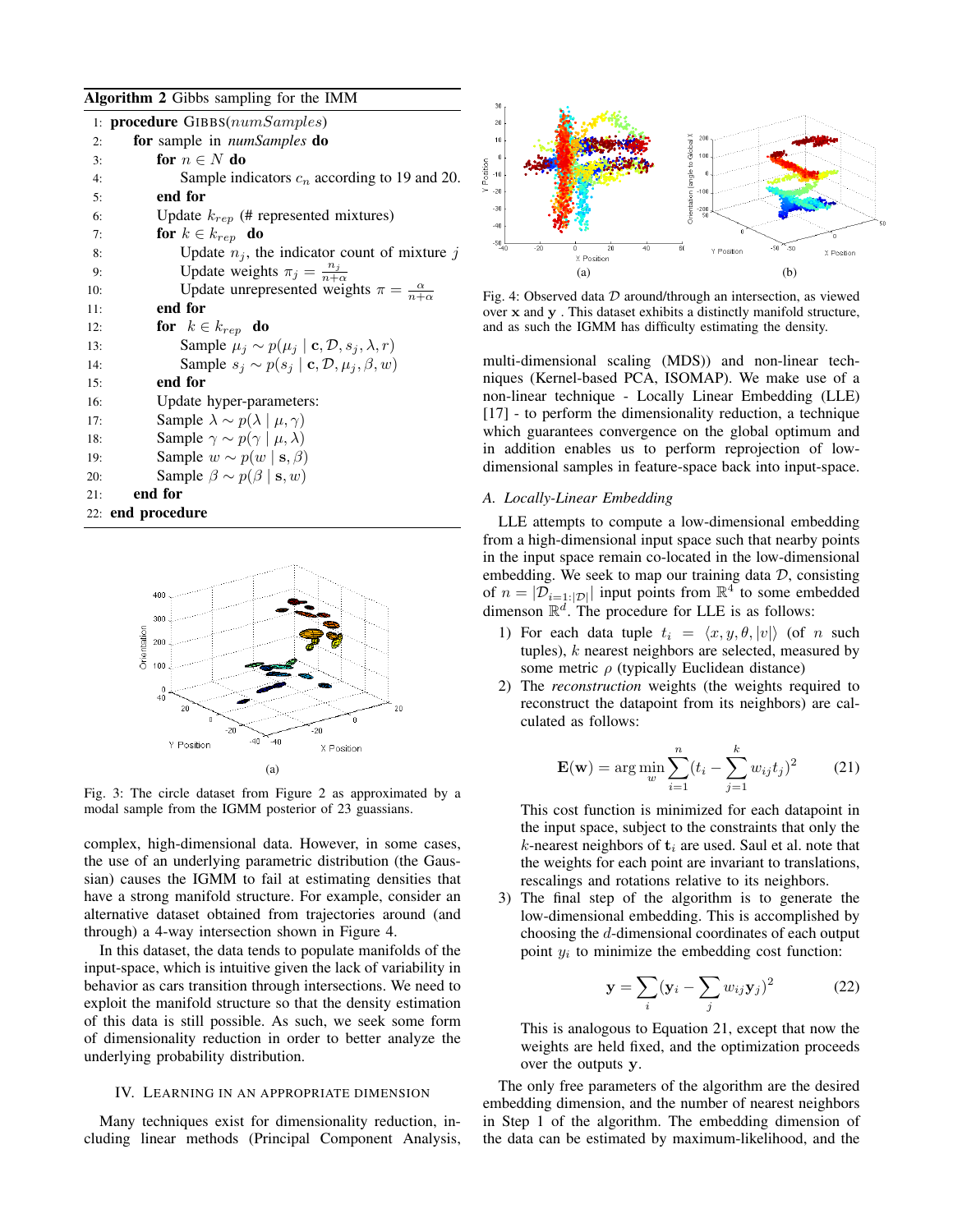parameter  $k$  by a simple discrete search. The advantage of LLE is that the process can be readily reversed. We follow the method proposed by Wang et al.[18] whereby the weights for some newly-synthesized datapoint z in featurespace are recalculated according to:

$$
\mathbf{E}(\mathbf{w}) = \arg\min_{w} \sum_{i=1}^{N} (\mathbf{z} - \sum_{j=1}^{k} w_{ij} \mathbf{y}_j(\mathbf{z}))^2
$$
 (23)

where  $y(z)$  are the closest neighbors (in the original dataset) for the new point z in the embedding. This is essentially is the reverse of Step 1 of the LLE algorithm. The new tuple in input space  $\hat{t}$  is then generated by:

$$
\hat{\mathbf{t}} = \sum_{j=1}^{k} w_j \mathbf{t}_j(\mathbf{z})
$$
 (24)

where  $t(z)$  are the high-dimensional input tuples corresponding to the  $k$ -neighbors in the embedding. This simple procedure allows us to generate new data in the feature space that is representative of the original training data, however it does make various assumptions about the manifold in input space - we assume that our newly synthesized data are well approximated by their neighbors in input-space and that the manifold varies smoothly. In practice the newly generated data are a good approximation to the training data.

We now apply this dimensionality reduction and reprojection technique to the intersection dataset in Figure 4. The ML estimate for the intrinsic dimension of this data was  $\approx 2$ , and the associated embedding - with 7 nearest neighbors is depicted in  $\mathbb{R}^2$  by Figure 5 (henceforth known as the *Bolshoi* embedding).



Fig. 5: The resultant embedding produced in  $\mathbb{R}^2$  after running LLE on the intersection dataset (Figure 4) with  $k = 7$  nearest neighbors(a). (b) depicts a newly synthesized feature-space dataset (shown in red) overlaid with the original embedding (shown in (a)) after running the IMM in  $\mathbb{R}^2$ . As can be seen, the generated samples are a good representation of the embedding.

We then implement the IGMM in this low dimensional embedding to produce the density estimate. Figure 5(b) shows 1000 samples generated from the posterior IGMM estimate of the density in  $\mathbb{R}^2$  overlaid on the original embedding, with Figure 6 comparing the original dataset (a) and the newly synthesized dataset in input space (b).

#### V. USING THE LEARNED DISTRIBUTIONS

Once we can generate samples, either directly from the high-dimensional space of the distribution or via the



Fig. 6: A comparison of the original data (a), against the newly synthesized input-space dataset after performing the lifting from feature space into the input space (b)

embedding-reprojection approach, we need to incorporate the sampling strategy into the RRT algorithm. Planning in  $\mathbb{SE}(2)$  requires generating random samples in  $(x, y, \theta)$ , which we can accomplish by marginalizing our learned distribution over the speed variable. Algorithm 3 illustrates the procedure for the semantically-biased RRT:

| <b>Algorithm 3</b> Semantic-field based RRT Algorithm                   |  |  |
|-------------------------------------------------------------------------|--|--|
| 1: Run Algorithm 2 offline to obtain GMM estimate.                      |  |  |
| 2: <b>procedure</b> GENERATE_SF_RRT $(x_{init}, K, \Delta t)$           |  |  |
| $\mathcal{T}.init(x_{init})$<br>3:                                      |  |  |
| for $k \leftarrow 1, K$ do<br>4:                                        |  |  |
| $x_{rand} \leftarrow SampleFromMM(1);$<br>$\triangleright$ Alg. 1<br>5: |  |  |
| $x_{near} \leftarrow NEAREST\_NEIGHBOR(x_{rand}, T)$<br>6:              |  |  |
| $u \leftarrow SELECT\_INPUT(x_{rand}, x_{near})$<br>7:                  |  |  |
| $x_{new} \leftarrow NEW \, \text{STATE}(x_{near}, u, \Delta t)$<br>8:   |  |  |
| $\mathcal{T}.add\_vertex(x_{new});$<br>9:                               |  |  |
| $\mathcal{T}.add\_edge(x_{near}, x_{new}, u);$<br>10:                   |  |  |
| end for<br>11:                                                          |  |  |
| return( $\mathcal T$ )<br>12:                                           |  |  |
| 13: end procedure                                                       |  |  |

We do not have direct access to the weights  $\pi$  of the mixture model, so instead we sample according to  $\frac{n_i}{N}$  which is the proportion of samples for each mixture as a fraction of all the training samples. If we have learned the distribution exactly in the high-dimensional space, then generating samples according to Line 5 in Algorithm 3 proceeds as in Algorithm 1. If instead we have been required to learn the density in some lower-dimensional embedding, we sample from the set of Gaussian mixtures in the lower space according to Algorithm 1, and then use the training data to lift them into the input-space at run-time via Equations 23 and 24.

## VI. RESULTS

The concept was tested on a standard planning task, generating trajectories for a planar vehicle in  $\mathbb{SE}(2)$  in addition to a manipulator task. We show that in both cases, the paths produced by the semantically-biased planner are more similar to the expert paths than the conventional RRT solutions.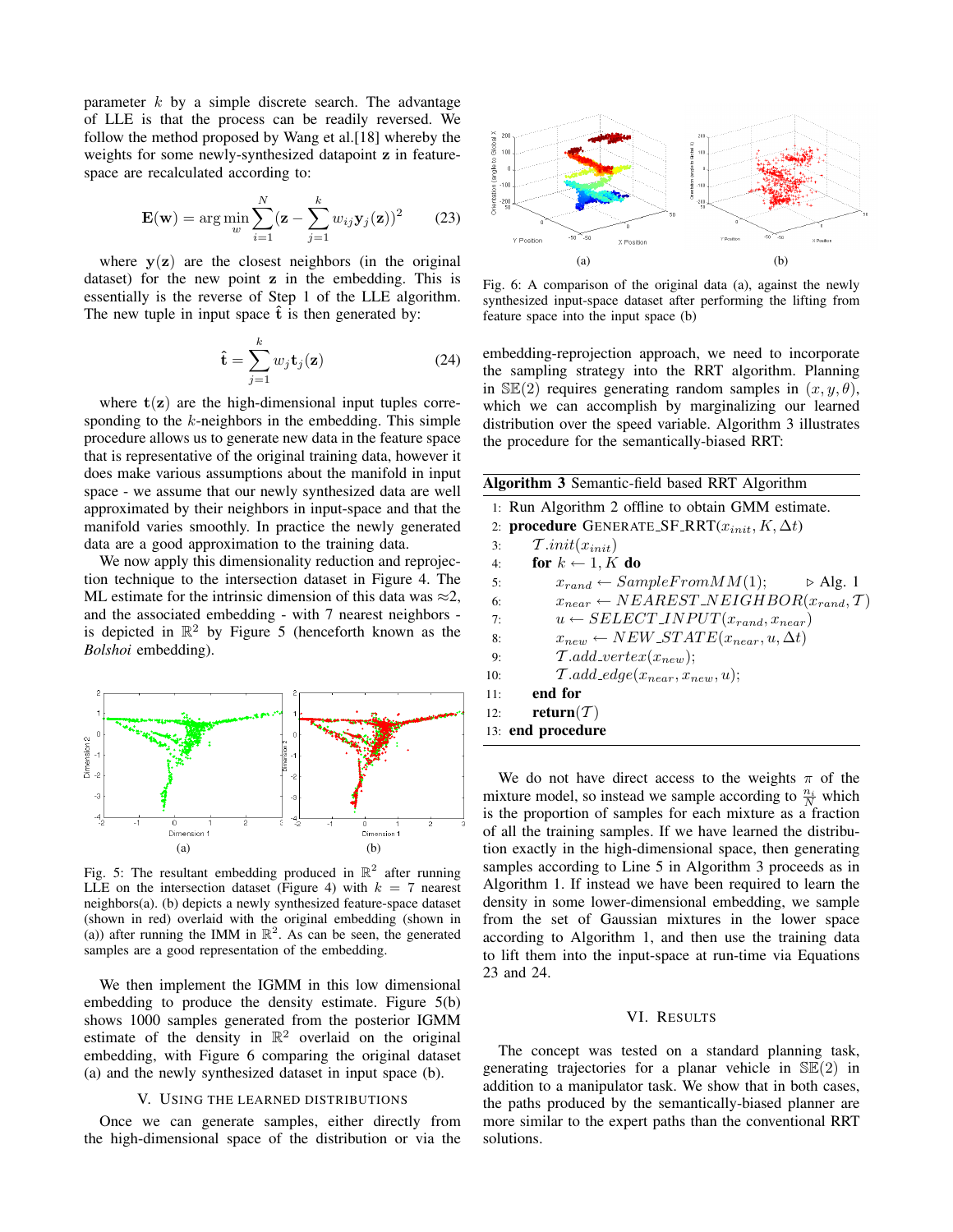## *A. Speed profiling*

As we have learned the distribution over  $\langle x, y, \Theta, |v|\rangle$ data for the SE2 task, we can easily obtain the speed profiles of the resultant solution path. This is done by evaluating the posterior distribution conditioned on the nodes in the tree:

$$
p(|v| \mid \mathbf{x}, \mathbf{y}, \mathbf{\Theta}) \tag{25}
$$

for each  $(x, y, \theta)$  tuple in the RRT. Once we have run the IGMM, we can readily extract the velocity profiles from the conditional distributions of each node. Figure 7 shows the conditional distribution for one of the nodes in the final path.



Fig. 7: Conditional distribution  $p(|{\bf v}| \mid {\bf x}, {\bf y}, \theta)$  for one of the nodes in the resultant path. We calculate the expectation of this distribution to give the resultant speed.

Visible from Figure 7 are the contributions from various mixtures in the mixture model. To obtain the desired speed s for a node parameterized by  $x_i$ ,  $y_i$ ,  $\theta_i$  in the solution path, we calculate the expectation of this conditional distribution:

$$
s = \mathbb{E}[p(|\mathbf{v}| \mid x_i, y_i, \theta_i)] \tag{26}
$$

An illustration of the speed profiles for one of the test runs is shown in Figure 9.

## *B. Path generation*

*1) Vehicle planning:* Using the semantically-biased planning technique, a number of  $\langle start, goal \rangle$  queries were solved for the circle dataset. Figure 8 contrasts the paths obtained by conventional RRT methods (green) against those obtained with a semantically-biased tree (blue) for a single  $\langle start, goal \rangle$  instance:



Fig. 8: A comparison of standard RRT solutions to the traffic circle problem (green) and the semantic-field based solutions (blue) with ground-truth data (shown in red) transitioning from a start state at [50, 0] to a goal state at  $[-50, 0]$ .

We can again condition on the final path to obtain the speed profile for the resultant solution path. Figure 9 shows the resultant speed profile for one of the semantically-biased solutions shown in Figure 8.



Fig. 9: Speed profile for one of the semantic-field solutions to the planning query as shown in Figure 8. This speed profile is representative of how the model was trained: the entry into the traffic circle was relatively high, with a low constant speed until the exit.

*2) Manipulator planning:* The process was also validated on a manipulator-planning problem for a standard platform, the Puma 560. Using the Robotics Toolbox developed by [19] an illustrative obstacle-avoidance problem was formulated. Shown in Figure 10(a) below is the initial setup for the task, with the goal being to move the end-effector from the initial position to the goal position (marked in green) over the top of the obstacle:



Fig. 10: Problem setup for the manipulator task. The goal is to move the end-effector from the start position (shown in (a)) to the end-location (denoted by the green marker) over the top of the box obstacle (shown in grey). An expert solution is shown in (b).

Figure 10(b) shows one of the training instances as demonstrated by the "expert". 10 such runs were obtained, and a density estimate was obtained using the IGMM. The performance of the semantically-biased planner was compared against a standard RRT solution, as shown in Figure 11, which depicts the semantically-biased solutions (blue) against the standard RRT solutions (green). As can be seen, the semantic solutions are more similar to the expert paths than those of the standard RRT.

#### *C. Analysis*

In order to compare the solutions obtained with different planning strategies, we require a metric that can meaningfully compare trajectories with differing scales and lengths. *Dynamic Time Warping* (DTW)[20] is a signal-analysis technique for comparing signals with differing offsets and